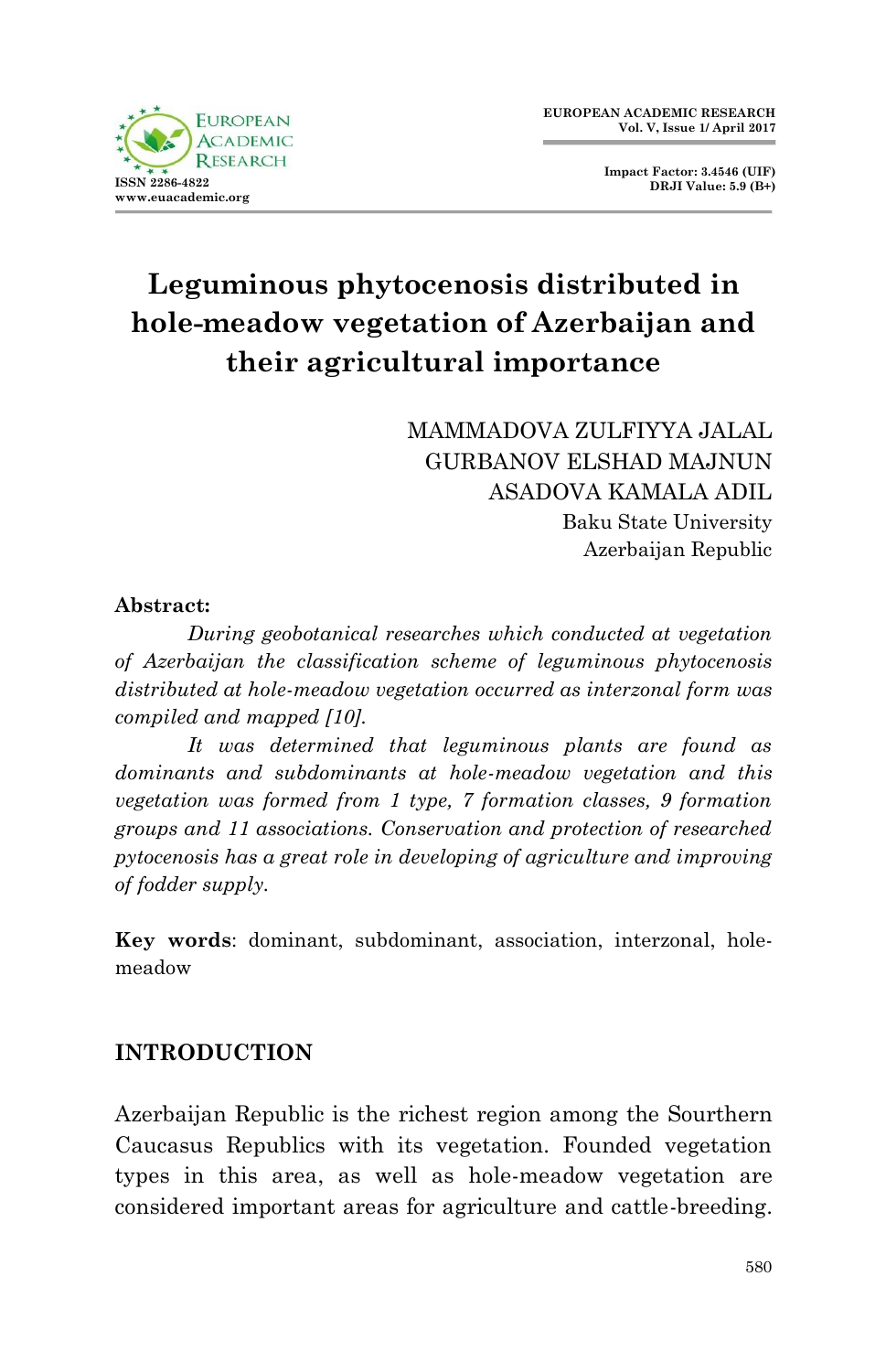One of the main problems of the modern period is studying of ecological evaluation with scientific-theoretical and practical bases for rational use of natural vegetation or phytocenosises. In this regard conducting of ecological-geobotanical researches at hole-meadow vegetation founded as interzonal form at Azerbaijan vegetation has an important significance.

Present ecological problems and anthropogenic factors observed in the world as well as in Azerbaijan influence to the vegetation of Azerbaijan which has a rich flora. Irregular use of vegetation causes to strong decreasing of valuable fodder plants, some of them are in threat to be loss. During researches conducted at interzonal vegetation of Azerbaijan were observed such as situations in the phytocenosis founded at hole-meadow vegetation type with dominance and subdominance of leguminous plants. The main goal of research was studying of phytocenosis founded with dominance of leguminous plants at such vegetation types.

#### **THE OBJECT AND METHODOLOGY OF THE STUDY**

The object of the research was different regions of Azerbaijan, mainly Kura-Araks lowland during 2008-2016 years.

At studied areas the location of ground water near to soil surface, flooding of holes at the result of precipitation in winter cause to increasing of humidity that mesophytes make interozonality. In this aspect the classification of phytocenosis formed by leguminous plants at hole-meadow vegetation was studied on the base of ecological-phytocenological principles.

During studying of life forms, phenological phases, identification on systematic taxons [7,5], ecological groups, project cover [20] of the species of phytocenosis with the dominance of leguminous plants at hole-meadow vegetation, as well as their endemicity [3], rare and endangered species [11,22] different methods [6] were used.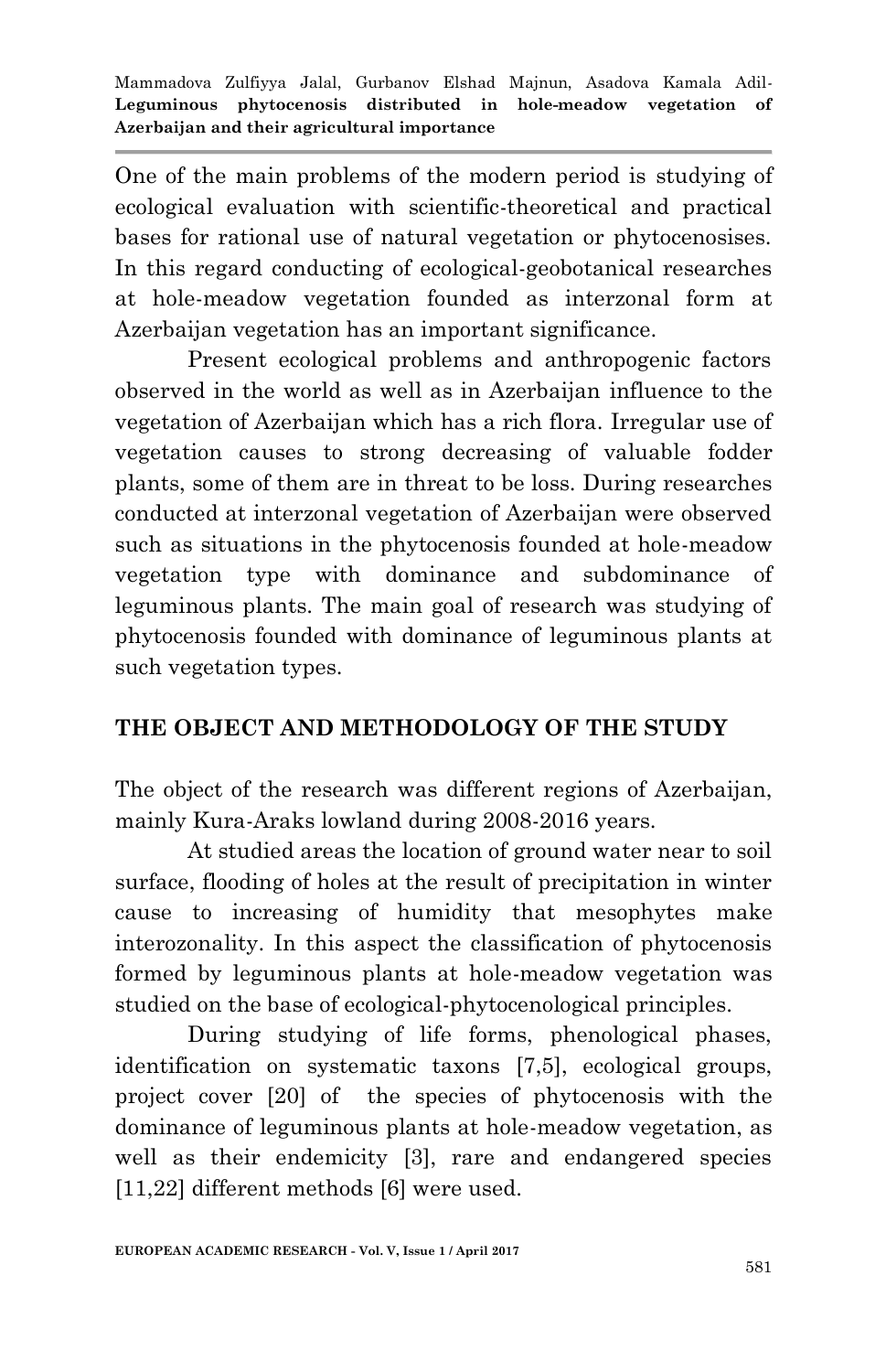In the works of L.İ. Prilipko [19], Y.M. İsayev [15], R.A. Aliyev [2], İ.A. Mailov, V.V. Hatamov [18], V.V. Hatamov [13], İ.M. Agaguliyev [1], E.M. Gurbanov [8,9], V.S. Baxshiyev [4], E.S. Shukurov [21] and others were given information about holemeadow vegetation in Azerbaijan.

# **EXPERIMENTAL PART**

During researches at hole-meadow vegetation 7 formation classes were determined: shrubby-different grassy- leguminousmeadows; subshrubby-leguminous-cereal-wheat-grassy holemeadows; shrubby-leguminous-wheat-grassy hole-meadows; mixed-leguminous-grassy; perennial wheaty-leguminous grassy hole-meadows; different-grassy-leguminous hole-meadows and leguminous-wheaty grassy hole-meadow. These formation classes and formation groups, associations which included to these formation classes were given at classification scheme.

As given in classification scheme in Azerbaijan flora the hole-meadow vegetation with dominance and subdominance of leguminous plants is formed by 1 type, 7 formation classes, 9 formation groups and 11 associations.

At hole-meadowlike and flood-land meadows *Glycyrrhiza glabra* L., *Alhagi pseudalhagi* (Bieb) Fisch. and some other leguminous plants create mesophyte groups with *Artemisia szowitziana* (Bess.) Grossh., *Cynodon dactylon* (L.) Pers. and different plants.

According to A.R. Shennikov [20], L. İ. Prilipko [19] noted that hole-meadow vegetation contain mainly perennial herbs with the dominance of mesomorphs [12].

Classification of phytocenosis created by leguminous plants at hole-meadow vegetation is explained on the base of ecological-phytocenological principles. Geobotanical description of studied formations was given, but in this article only one formation is described.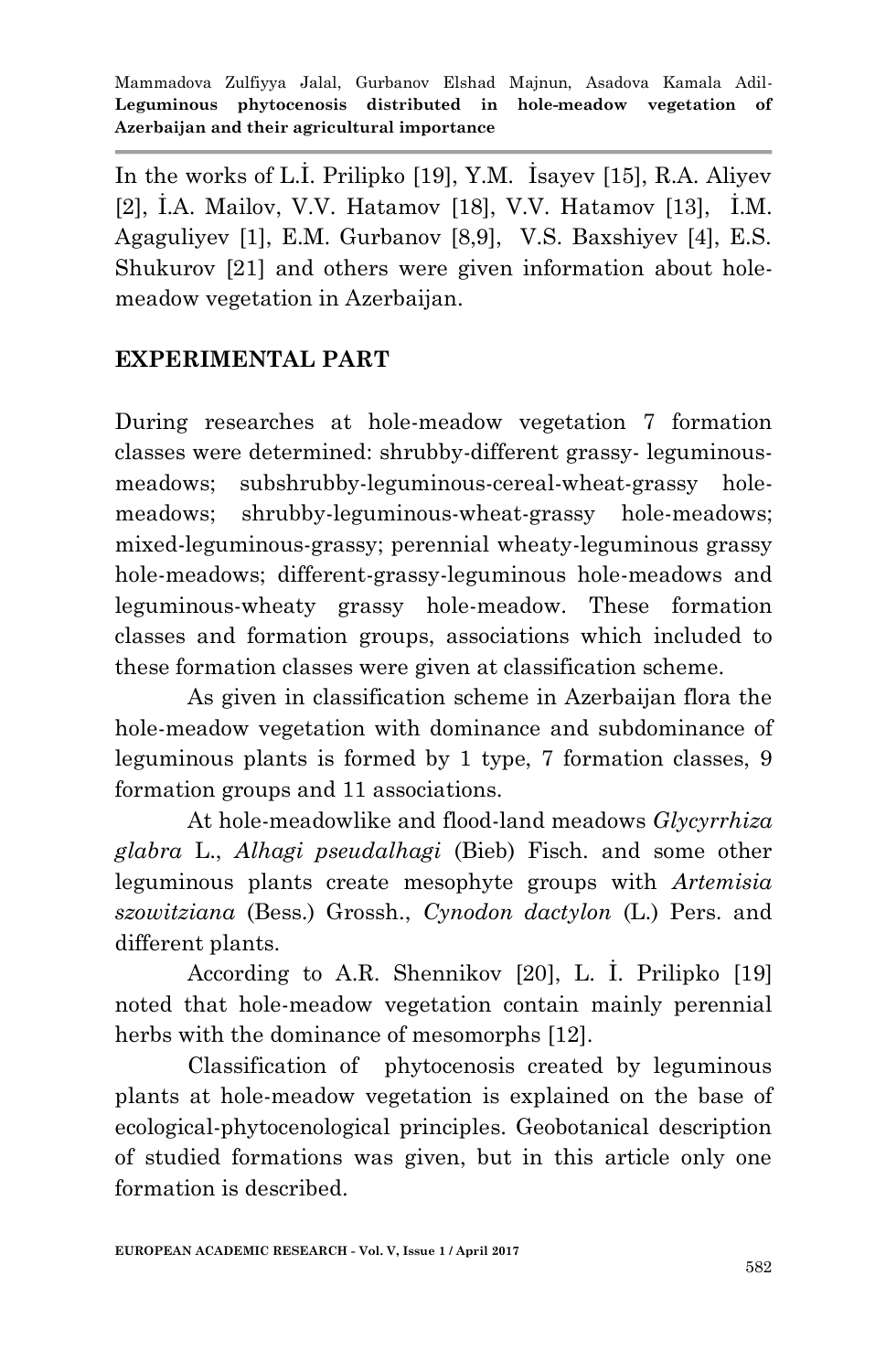#### **1. Shrubby-different-grassy leguminous hole-meadows formation class**

At hole-meadow vegetation this formation class has a large areal and consists of *Tamarixeta-Salsoletum-Alhagiosum* formasion group and two associations: *Tamarixeta ramosissima-Salsoletum dendroides-Alhagiosum pseudalhagi*) and (*Tamarixetum hohenackeri-Alhagiosum persicum*).

*Tamarixeta-Salsoletum-Alhagiosum* **formation.** Vegetation of this formation was described at winter pastures at gray-meadow soils of Beylagan region which situated at southern part of Mil steppe of Kura-Araks lowland (300 m above sea level). At geobotanical description of the vegetation of formation the ecological groups, abundance, phenological phases, and medium height of the studied species were described.



**EUROPEAN ACADEMIC RESEARCH - Vol. V, Issue 1 / April 2017**

Classification scheme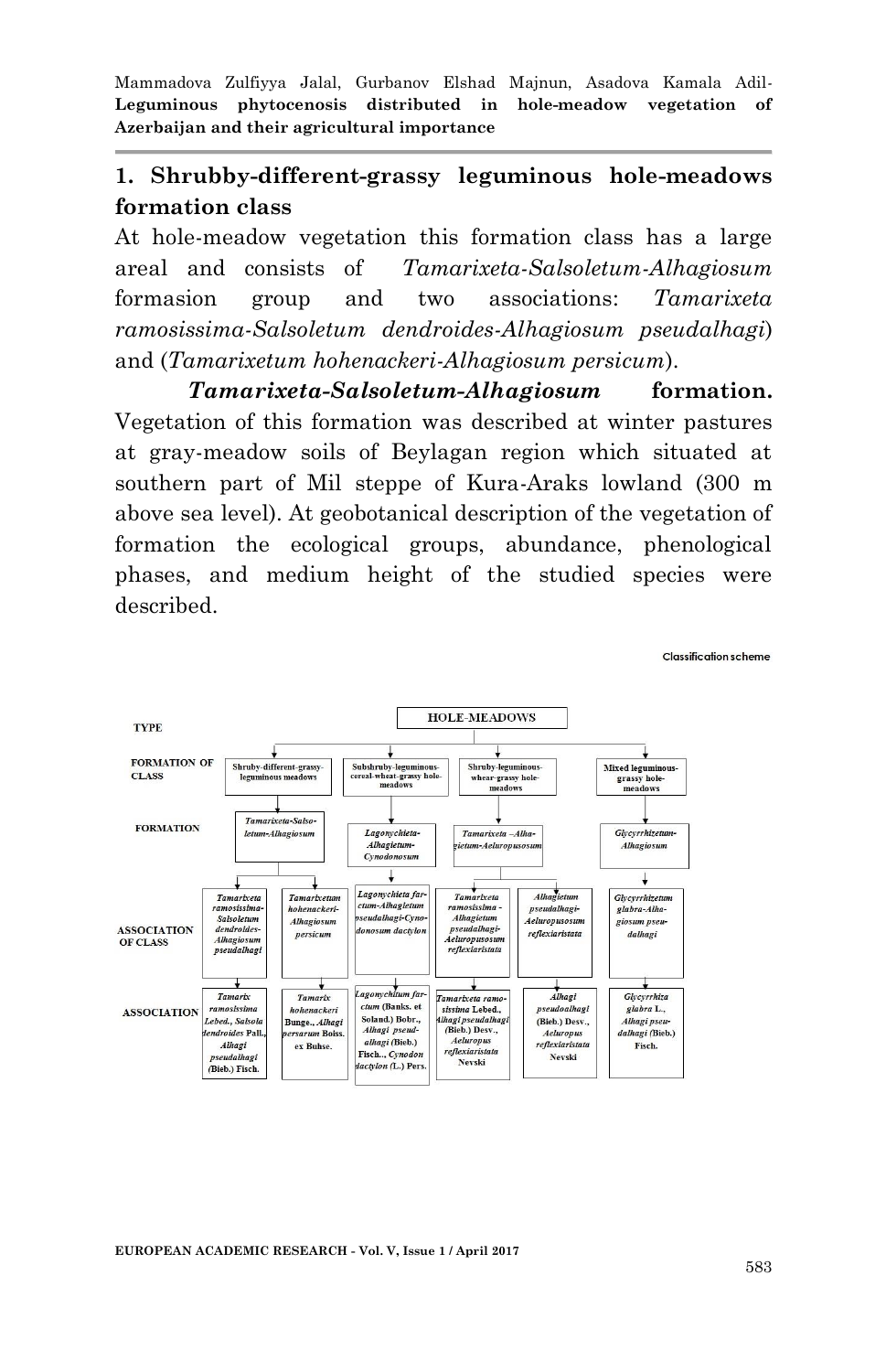**TYPE HOLE-MEADOWS FORMATION OF** Perennial wheaty Leguminous-wheaty-<br>grassy hole-meadows **CLASS** Different-grassy<br>leguminous hole leguminous-grassyhole-<br>meadow  $\frac{1}{1}$  meadows ↴ -4 Cynodo-Cynodo-Limonietum-Alhagietum -Cy- $Cycyr$ **FORMATION**  $rhizetum-Cv$ netumnetum-Gh-Alhagiosum nodonosum Alhagiosum  $cvrhirosum$ nodonosum  $\overline{\mathbf{v}}$  $\overline{\mathbf{r}}$  $\overline{\mathbf{v}}$  $\overline{\phantom{a}}$ ᠴ  $\fbox{\parbox{1cm}{0.5cm}Cynodone tum} {\footnotesize{dactylon-Gly-cyrhizosum}}$ Cynodonetum Limonietum Alhagietum<br>pseudalhagi- $\frac{Cly}{cyrthize$ lactvlon-Alhameyeri-Alha-ASSOCIATION<br>CLASS glabra-Cyno-<br>donosum<br>dactylon giosum pseu-<br>dalhagi giosum pseu-<br>dalhagi Cynodonosum glabra dactylon  $\frac{1}{\sqrt{\frac{1}{\sqrt{\frac{1}{\sqrt{\frac{1}{\sqrt{\frac{1}{\sqrt{\frac{1}{\sqrt{\frac{1}{\sqrt{\frac{1}{\sqrt{\frac{1}{\sqrt{\frac{1}{\sqrt{\frac{1}{\sqrt{\frac{1}{\sqrt{\frac{1}{\sqrt{\frac{1}{\sqrt{\frac{1}{\sqrt{\frac{1}{\sqrt{\frac{1}{\sqrt{\frac{1}{\sqrt{\frac{1}{\sqrt{\frac{1}{\sqrt{\frac{1}{\sqrt{\frac{1}{\sqrt{\frac{1}{\sqrt{\frac{1}{\sqrt{\frac{1}{\sqrt{\frac{1}{\sqrt{\frac{1}{\sqrt{\frac{1}{\sqrt{\frac{1}{\sqrt{\frac{1}{\sqrt{\frac{1}{1\sqrt{\frac$ ÷ Cyncodon Limonium me-Alhagi pseud-Clycyrrhiza dactylon (L.)  $dactylon$  (L.) yeri (Boiss.) alhagi (Bieb.) glabra L., Pers., Alhagi Pers., Gly-O.Kuntze. Fisch., Cynodor Cynodon **ASSOCIATION** pseudalhagi  $dactylon$  (L.)  $dactylon$  (L.) cyrrhiza Alhagi pseu-(Bieb.) Fisch. glabra L. dalhagi (Bieb.) Pers. Pers. Fisch.

#### **Geobotanical description**

Continuing of classification scheme

Species content and structure of *Tamarixeta-Salsoletum* formation

| N <sub>2</sub>                         | Name of biomorphic plants                   | Ecological groups | Abundance<br>(in points) | Average height<br>(cm) | Phenological<br>phases   |
|----------------------------------------|---------------------------------------------|-------------------|--------------------------|------------------------|--------------------------|
| $\mathbf{1}$                           | $\overline{2}$                              | 3                 | $\overline{4}$           | 5                      | 6                        |
| <b>Bushes</b>                          |                                             |                   |                          |                        |                          |
| 1.                                     | Tamarix ramosissima Lebed.                  | mesoxerophyte     | $\overline{2}$           | I(150)                 | flowering                |
| $\overline{2}$                         | Elaeagnus angustifolia L.                   | xerophyte         | $1 - 2$                  | I(100)                 | Vegetation-<br>flowering |
| Subshrubs                              |                                             |                   |                          |                        |                          |
| 3.                                     | Salsola dendroides Pall.                    | mesoxerophyte     | $2 - 3$                  | II(60)                 | vegetation               |
| Perennial herbs                        |                                             |                   |                          |                        |                          |
| 4.                                     | Alhagi pseudalhagi (Bieb.) Fisch.           | mesoxerophyte     | $3 - 4$                  | II(50)                 | vegetation               |
| 5.                                     | Limonium meyeri (Boiss.) O.Küntze.          | halophyte         | $1 - 2$                  | $\Pi(40)$              | flowering                |
| 6.                                     | Cynodon dactylon (L.) Pers.                 | mesophyte         | $1 - 2$                  | III(30)                | flowering                |
| 7.                                     | Aeluropus littoralis (Gouan.) Pall.         | halophyte         | $1 - 2$                  | III(10)                | flowering                |
| 8.                                     | Phagmites australis (Cav.) Trin. ex. Steud. | hydrophyte        | $\mathbf{1}$             | I(90)                  | vegetation               |
| 9.                                     | Artemisia szovitsiana (Bess.) Grossh.       | mesophyte         | $\mathbf{1}$             | $\Pi(70)$              | vegetation               |
| 10.                                    | Centaurea iberica Tzev. ex Spreng.          | xerophyte         | $\mathbf{1}$             | $\Pi(45)$              | flowering                |
| 11.                                    | Plantago lanceolata L.                      | mesophyte         | 1                        | $\Pi(40)$              | flowering                |
| 12.                                    | Convolvulus arvensis L.                     | mesoxerophyte     | $\mathbf{1}$             | II(35)                 | vegetation               |
| <b>Biennial</b> herbs                  |                                             |                   |                          |                        |                          |
| 13.                                    | Carduus seminudus Bieb.                     | mesophyte         | $1 - 2$                  | II(60)                 | flowering                |
| 14.                                    | Melilotus officinalis (L.) Pall.            | mesophyte         | $\mathbf{1}$             | I(80)                  | flowering                |
| Annual herbs                           |                                             |                   |                          |                        |                          |
| 15.                                    | Hordeum leporinum Link.                     | xerophyte         | $1 - 2$                  | III(30)                | flowering                |
| 16.                                    | Lolium rigidum Gaudin.                      | xerophyte         | $1 - 2$                  | III(25)                | flowering                |
| 17.                                    | Phalaris minor Retz.                        | xerophyte         | $1 - 2$                  | III(20)                | flowering                |
| 18.                                    | Chenopodium album L.                        | halophyte         | $1 - 2$                  | III(15)                | vegetation               |
| 19.                                    | Triofolium angustifolium L.                 | mesophyte         | $\mathbf{1}$             | III(30)                | mat.of beans             |
| 20.                                    | Erodium cicutarium (L.) L'Her               | mesoxerophyte     | 1                        | III(20)                | flowering                |
| 21.                                    | Sonchus cleraceus L.                        | mesoxerophyte     | $\mathbf{1}$             | III(15)                | flowering                |
| 22.                                    | Capsella bursa pastoris (L.) Medik.         | mesophyte         | $\overline{1}$           | III(10)                | flowering                |
| 23.                                    | Medicago minima (L.) Bartalini.             | xerophyte         | $\mathbf{1}$             | III(5)                 | mat.of beans             |
| General project cover contains 60-75%. |                                             |                   |                          |                        |                          |

From the geobotanical description it is clear that at the species content of phytocenosis 23 species of higher plants are found.

**EUROPEAN ACADEMIC RESEARCH - Vol. V, Issue 1 / April 2017**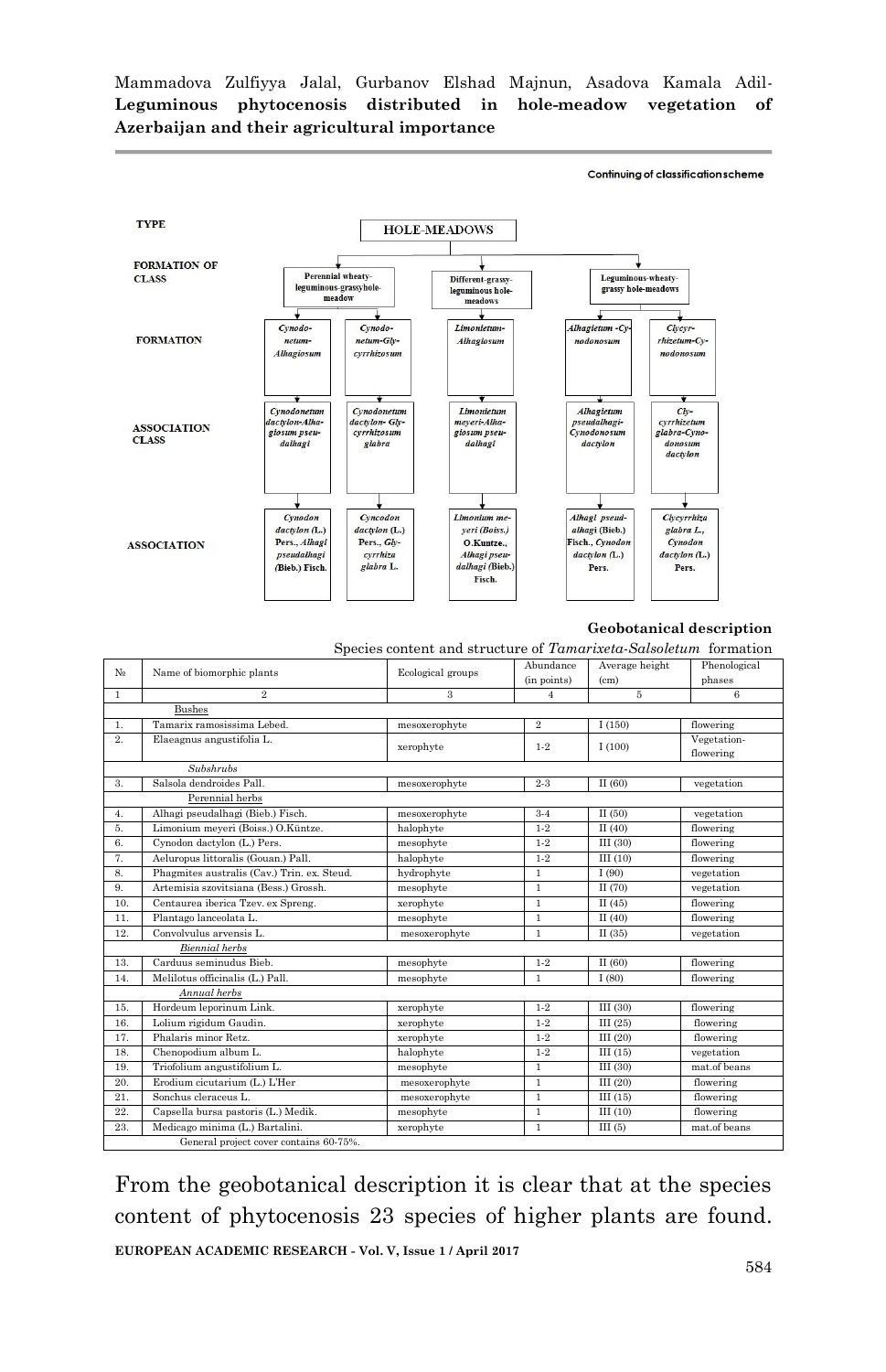From them on the life forms 2 species (8,7 %) are shrubs, 1 species (4,4%) subshrub, 9 species (39,1%) perennials, 2 species (8,7%) biennials and 9 species (39,1%) are annual herbs. On ecological groups 6 species (26,1%) are xerophytes, 3 species (13,1%) halophytes, 6 species (26,1%) mesoxerophytes, 7 species (30,4%) mesophytes and 1 species (4,3%) hydrophytes.

From geobotanical description it is seen that abundance of the dominant species of this formation *Alhagi pseudalhagi* (Bieb.) Fisch. is in 3-4 point, abundance of the subdominant species *Salsola dendroides* (L.) Pall. is in 2-3 point and abundance of *Tamarix ramosissima* Lebed. is in 2 point.

According to structure at the I layer of phytocenosis *Tamarix ramosissima* Lebed. and *Elaeagnus angustifolia* L. – (height 150-200 sm); at II layer - *Phragmites australis (*Cav.) Trin. ex Steud., *Melilotus officinalis* (L.) Pall., *Artemisia szowitziana* (Bess.) Grossh., *Salsola dendroides* Pall., *Alhagi pseudalhagi* (Bieb.) Fisch. – (height 90-30 sm), at III layer *Cynodon dactylon* (L.) Pers. (height 30-10 sm) etc. are found. Whole project cover is 60-80%.

It is necessary to note that at the lowlands of steppe regions of Azerbaijan and hole-meadow, semidesert and seaside sandy and salty deserts of Absheron peninsula the *Alhagi pseudalhagi* (Bieb.) is eating by small cattles till starting of the eating of *Salsola nodulosa* (Mog.) Iljin or *Salsola dendroides* Pall. after snowing at countryside pasture areas and winter pastures [16,17].

Despite this, only at steppe areas of Nakhchivan AR *Alhagi persarum* Boiss. et Buhse is a drought tolerant plant that is eating from sheep and camel till flowering phase [8,14,18].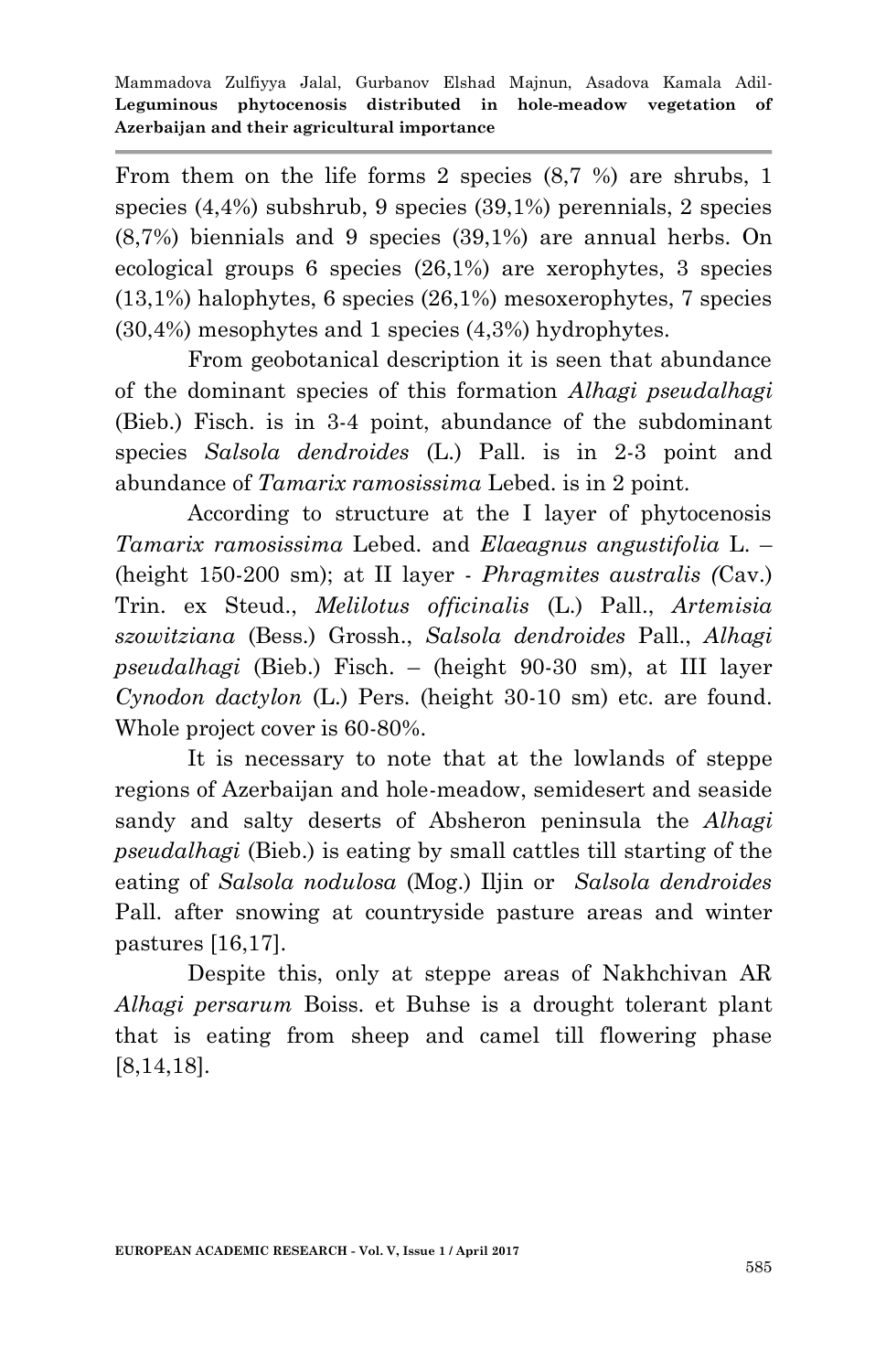## **2. Subshrubby-leguminous-wheat-grassy hole-meadows formation class**

At the *Lagonychieta-Alhagietum-Cynodonosum* formation of this formation class the *Lagonychieta farctum – Alhagietum pseudalhagi-Cynodonosum dactylon* association is studied.

In the species content of phytocenosis 21 species of higher plants were found. Abundance of the dominate of this formation *Cynodon dactylon (*L.) Pers. was 4 points, abundance of the subdominate *Lagonychium farctum* (Banks. et Soland.) Bobr.) was 3 points, abundance of *Alhagi pseudalhagi* (Bieb.) Fisch. was 2-3 points.

Whole poject cover was 70-90%. The reserve of cenosises consisting of *Clycyrrhiza glabra* L. and *Limonium meyeri* (Boiss.) O.Küntze is reduced by year, so the natural thicket of this cenosis should protected. As well as the *Glycyrrhiza glabra*  L. is fodder and medicinal plants and we offered to protect it [16].

## **3. Shrubby-leguminous-wheaty-grassy-hole-meadows formation class**

At researched hole-meadow vegetation the *Tamarixeta-Alhagietum-Aeluropusosum* formation which belongs to the more distributed shrubby-leguminous-wheaty-grassy-holemeadows formation class is presented with two associations: *Tamarixeta ramosissima-Alhagietum pseudalhagi-Aeluropusosum relfexiaristata* and *Alhagietum pseudalhagi-Aeluropusosum reflexiaristata.*

The plant cover of this formation was noted at the northern-western part of Kura-Araks lowland at hole which situated along Mingachevir water reservoir in 5 km distance (research object was salty gray-meadow soils in 120-80 m above sea level).

At the species content of phytocenosis 21 species were studied. From them 2 species are shrubs (9,5%), 1 species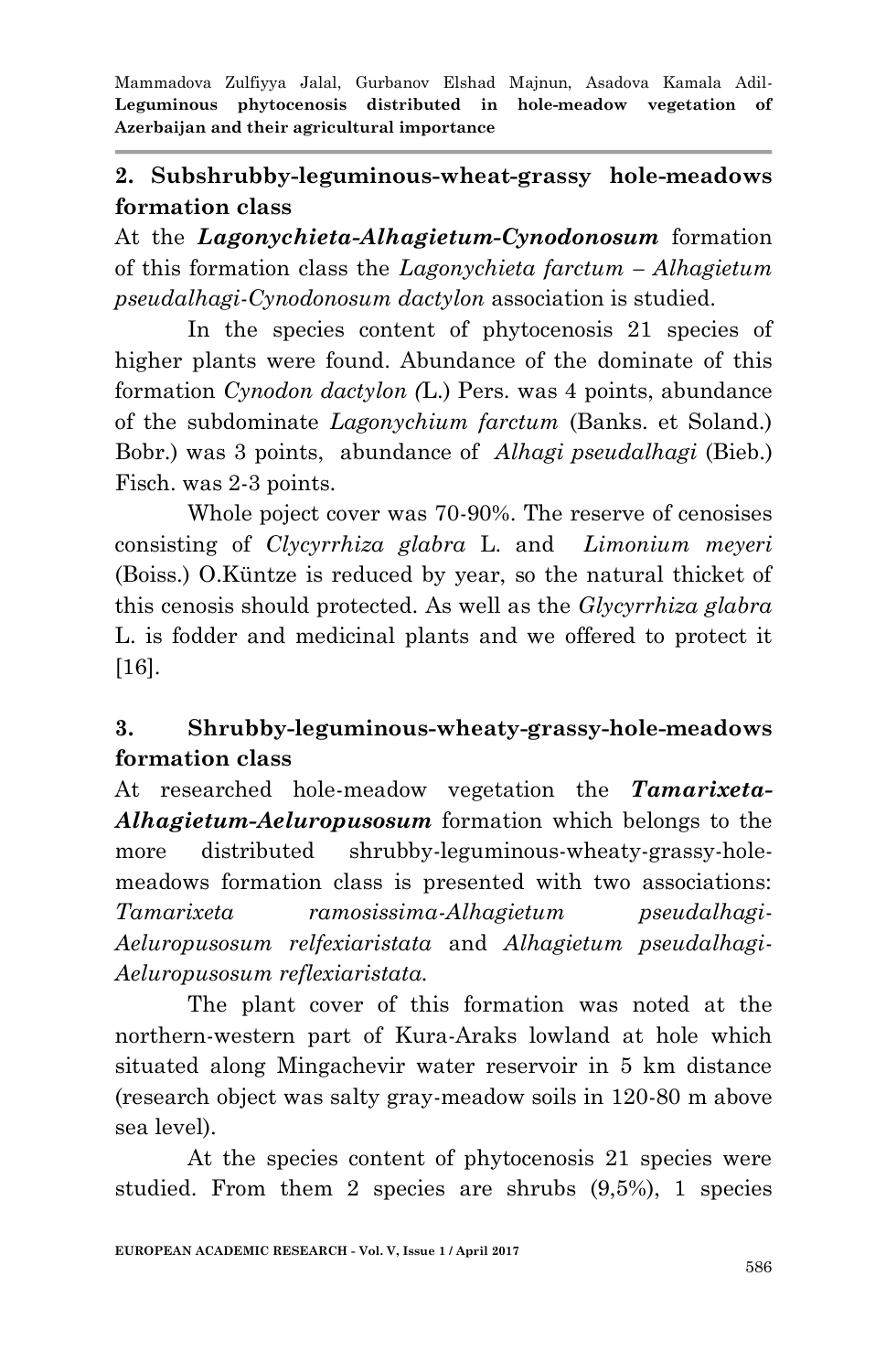subshrub (4,8%), 1 species undershrub (4,8%), 11 species perennial (52,3%) and 6 species are annual (28,6%) grasses. Analysis on ecological groups shows that 8 species belong to xerophytes (38,1%), 3 species halophytes (14,3%), 8 species mesoxerophytes (38,1%) and 2 species mesophytes (9,5%). Whole project cover of cenosis is changing between 45-75 %.

It is also important to note that the plant cover of *Tamarixeta-Alhagietum-Aeluropusosum* formation which belong to hole-meadow vegetation was developed by the influence of hole underground water at Caspian Seaside in Khisi region which situated at southern-western part of Great Caucasus mountains.

*Tamarixeta-Alhagietum-Aeluropusosum* formation group is found at the weaky salty gray-meadow soils where researched the phytocenosis of the *Alhagietum pseudalhagi-Aeluropusosum reflexiaristata* association. In this area the *Alhagi pseudalhagi (*Bieb.) Fisch. forms microcenosis with *Aeluropus reflexiaristata* in the form of little spots at "holes" and depressions as well as at sandy soils. In the species content of association thee ae 20-30 species. Whole project cover is 60-70%.

## **4. Mixed leguminous-grrassy-hole-meadows formation class**

At *Glycyrrhizetum- Alhagiosum* formation of this class the *Glycyrrhizetum glabra- Alhagiosum pseudalhagi* association was noted. In the species content of phytocenosis mainly leguminous mesophyte species (10-15 species) are found. In the Mugan steppe at the winter pastures of State Reserve Foundation around the "Golcuk" the plants are mixed and form cenosis.

Dominate of this phytocenosis is *Alhagi pseudalhagi (*Bieb.) Fisch., abundance is in 4 points and subdominate is *Glycyrrhiza glabra* L., abundance is in 2-3 points. On the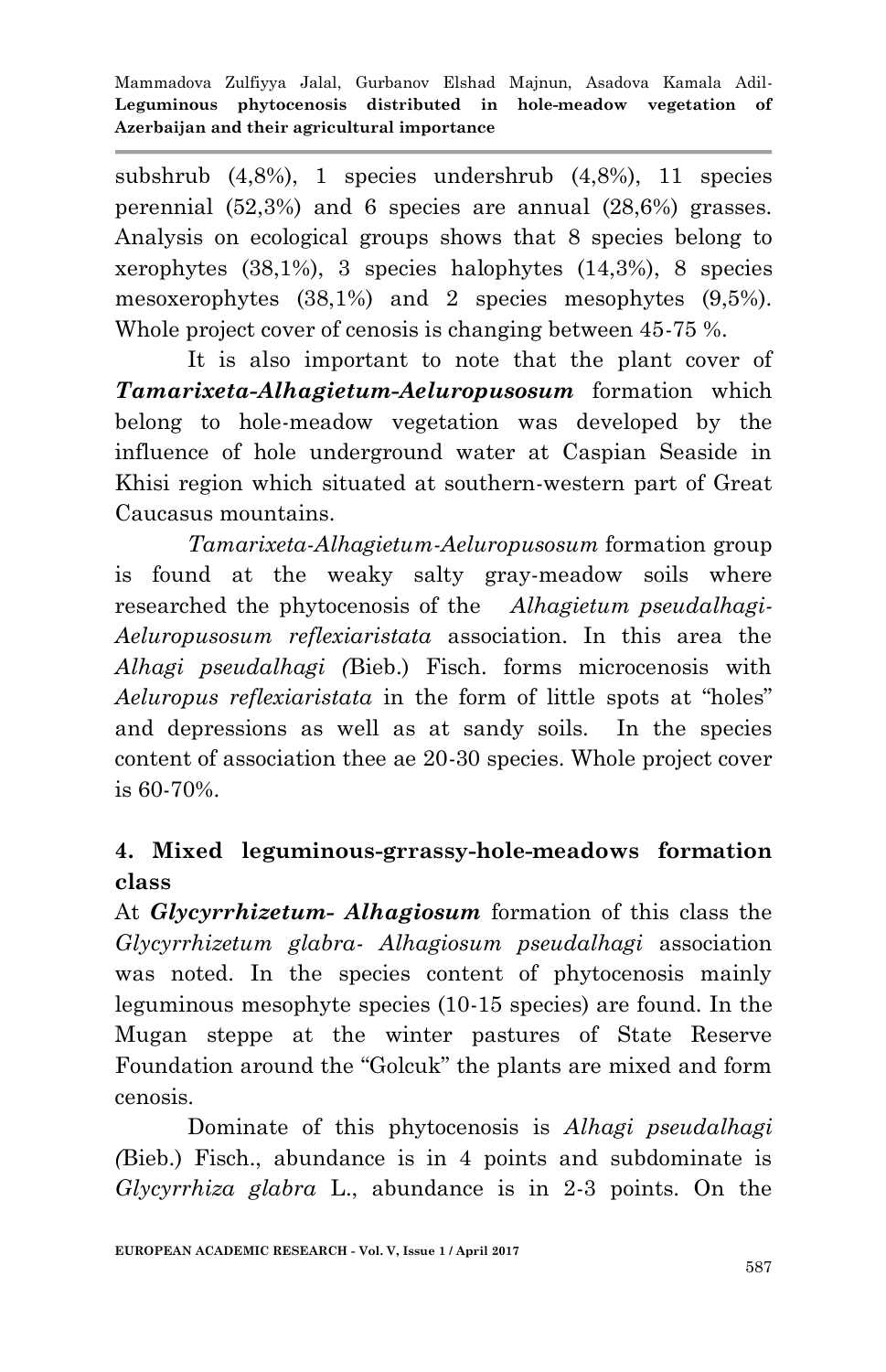structure the dominate and subdominate species are found at the same layer (upper layer), their height is 70-100 sm. Project cover is between 60-80%.

These plant groups are formed at hole-meadowlike aspect at gray-meadow soils in larger areal. As well as at researched winter pasture area in the wet soil condition *G.glabra* L. is drought tolerant [1,21].

*G.glabra* L. and *A.pseudalhagi* are rich with protein on their biochemical content, as well as they are valuable fodder plants [13,15, 18,19].

# **5. Peennial wheaty-leguminous-grassy hole-meadows fomation class**

This formation class is presented with two formations: a) *Cynodonetum-Alhagiosum* and b) *Cynodonetum-Glycyrrhizosum*. The plant cover of formation class form an intrazonality at hole-meadow vegetation.

*Cynodonetum-Alhagiosum* **formation** consists of *Cynodoneosum dactylon-Alhagiosum pseudalhagi* association. Plant cover of association was noted at winter pasture area of Beylagan region which situated at southern part of Mil steppe in Kura-Araks lowland. At this point the *Cynodonetum-Alhagiosum* formation is distributed at Mugan massive in Saatli region at Mil (Imishli region) and at State soils near Jalilabad region.

The edificators of the phytocenosis- *Cynodon dactylon (*L.) Pers. and *Alhagi pseudalhagi* (Bieb.) Fisch. form main cover. This vegetation is formed at the salty gray-meadow soils. At the species content of formation 19 species are noted.

Dominate of this formation is *Alhagi pseudalhagi (*Bieb.) Fisch., abundance is in 4 points and subdominate is *Cynodon dactylon (*L.) Pers., abundance is in 2-3 points. Whole project cover is between 60-80%.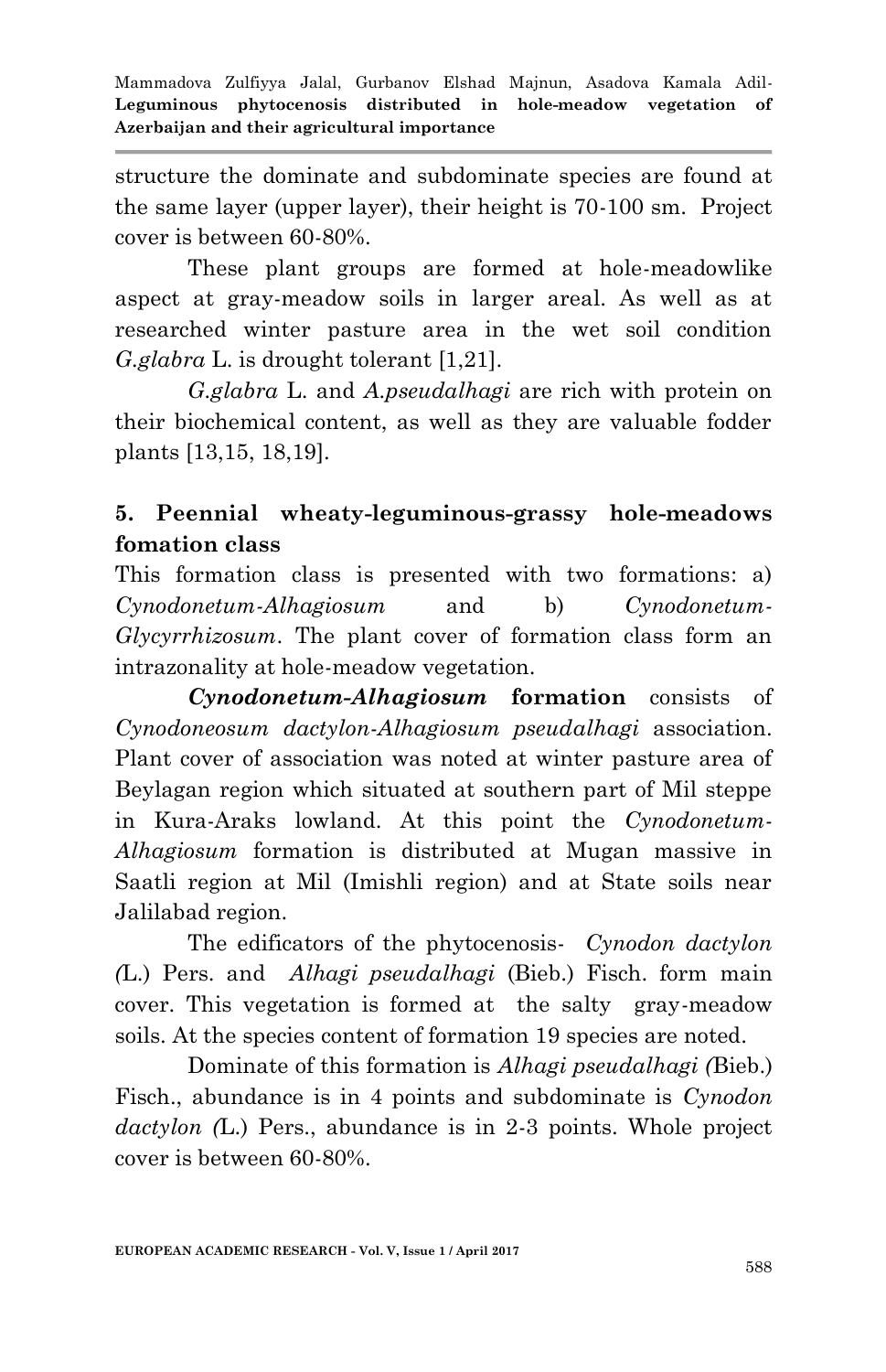Based on the literature references it is important to note that *Glycyrrhiza glabra* L. is perennial plant with high fodder quality; cattles eat this plant sufficiently [6,13, 15,18,19].

*Cynodonetum-Glycyrrhizosum* **formation** consists of *Cynodonetum dactylon-Glycyrrhizosum galbra* association.

Plant cover of association is spread as spots at graymeadow and alluvial-meadow soils in Agjabadi region which situated along Kur river at Mil steppe. At this formation especially at hole relief as well as at glades of tugay forests along Kur river the leguminous plants form thickets [17].

Dominate of this association is *G.glabra* L., abundance is in 3 points and subdominate is *Cynodon dactylon (*L.) Pers., abundance is in 2 points. In the species content there are 15-20 species. Whole project cover is between 60-90%.

# **6. Different-grassy-leguminous hole-meadows formation class**

This formation class include *Limonietum-Alhagiosum* formation and *Limonietum meyeri-Alhagietum pseudalhagi* associations.

This phytocenosis was noted at weaky salty graymeadow soils microrelief in Kurdamir region at Shirvan steppe.

In the species content of formation 23 species of higher plants are found. Dominate of this phytocenosis is *Alhagi pseudalhagi (*Bieb.) Fisch., abundance is in 3-4 points and subdominate is *Limonium meyeri* (Boiss.) O.Küntze, abundance is in 2-3 points. Whole project cover is between 70-80%.

In the species content of phytocenosis main fodder plants such as *Lolium rigidum* Gaudin, *Bromus japonicus* Thunb., *Salsola dendroides* Pall. etc. Were found; beside that at this plant cover *Lagonychium farctum* (Banks. et Soland. Bobr., *Xanthium spinosum* L. etc. herbs are distributed.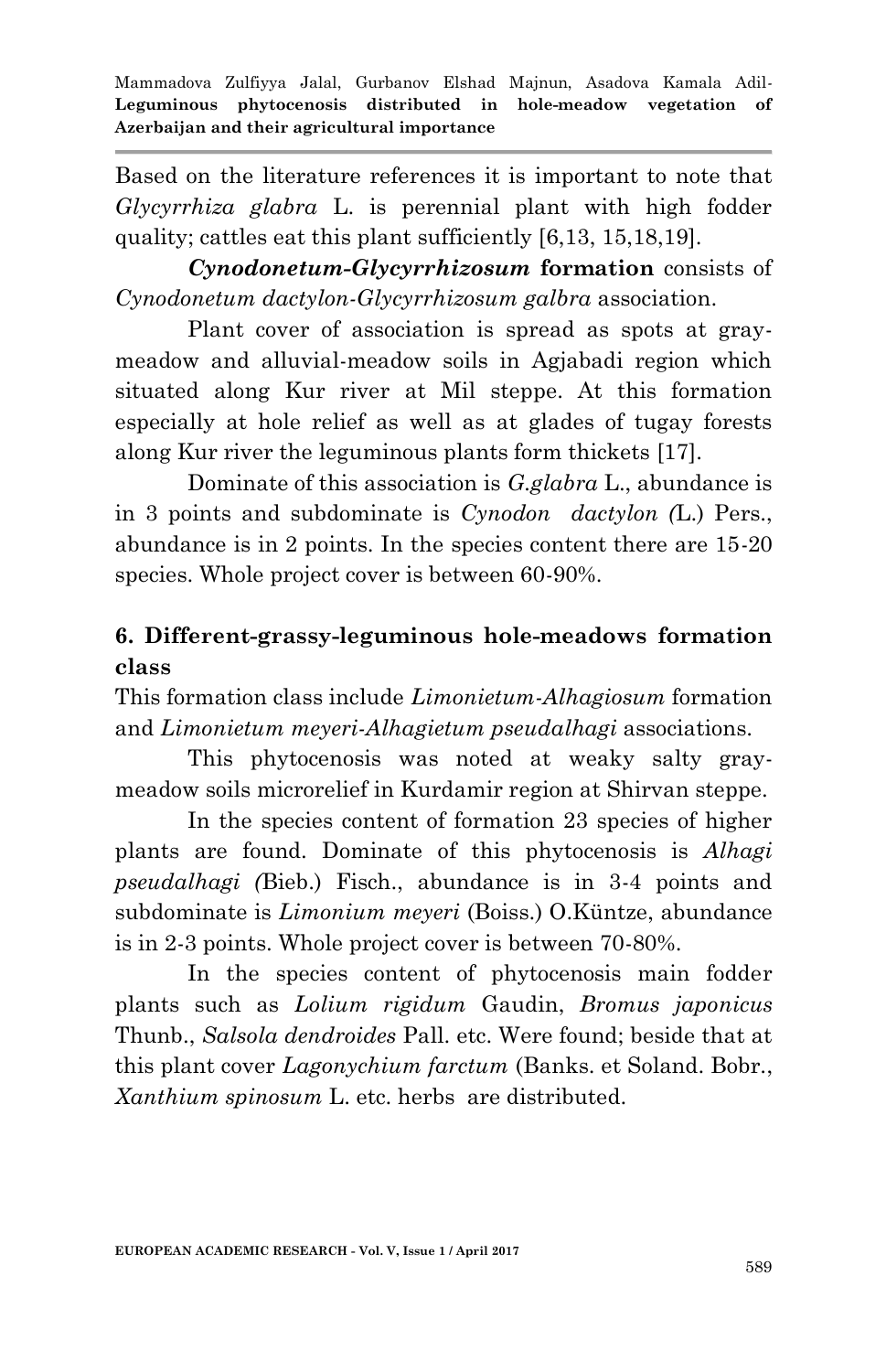#### **7. Leguminous –wheaty-grassy-hole-meadows formation class**

This formation class which found at hole-meadow vegetation type is presented with two formations. These formations are *Alhagietum-Cynodonosum and Glycyrrhizetum-Cynodonosum*.

*Alhagietum-Cynodonosum* **formation** is presented with *Alhagietum pseudalhagi-Cynodonosum dactylon* association.

Plant cover of association is found at gray-meadow soils in Shurabad-Mashadi Hasanli winter pasture areas of the Khisi region of Samur-Shabran lowland and at alluvial meadow of Sumgayitchay valley (Absheron peninsula).

It is important to note that at *Alhagietum-Cynodonosum*  the dominate of phytocenosis is *C.dactylon,* abundance is in 3 points and subdominate is *A.pseudalhagi*, abundance is in 2 points. Whole project cover is between 40-70%.

*Glycyrrhizetum-Cynodonosum* **formation** is presented with *Glycyrrhizetum glabra-Cynodonosum dactylon* association.

Plant cover of association is registered at slanting meadow and gray-meadow soils between Turyanchay and "Bichagchi" aryks in Zardab region which situated in Shirvan meadow.

In the species content of phytocenosis 27 species of higher plants are found. From them 4 species  $(14,8\%)$  are shrubs, 2 species (7,4%) subshrubs, 15 species (55, 6%) perennial and 6 species (22, 2%) are annual herbs. On ecological groups 9 species  $(33,3\%)$  are xerophytes, 12 species  $(44,4\%)$ mesophytes, 4 species (14, 8%) mesoxerophytes and 2 species (7,5%) hydrophytes.

Dominate of this formation is *Cynodon dactylon,*  abundance is in 3 points and subdominate is *G.glabra*, abundance is in 2 points.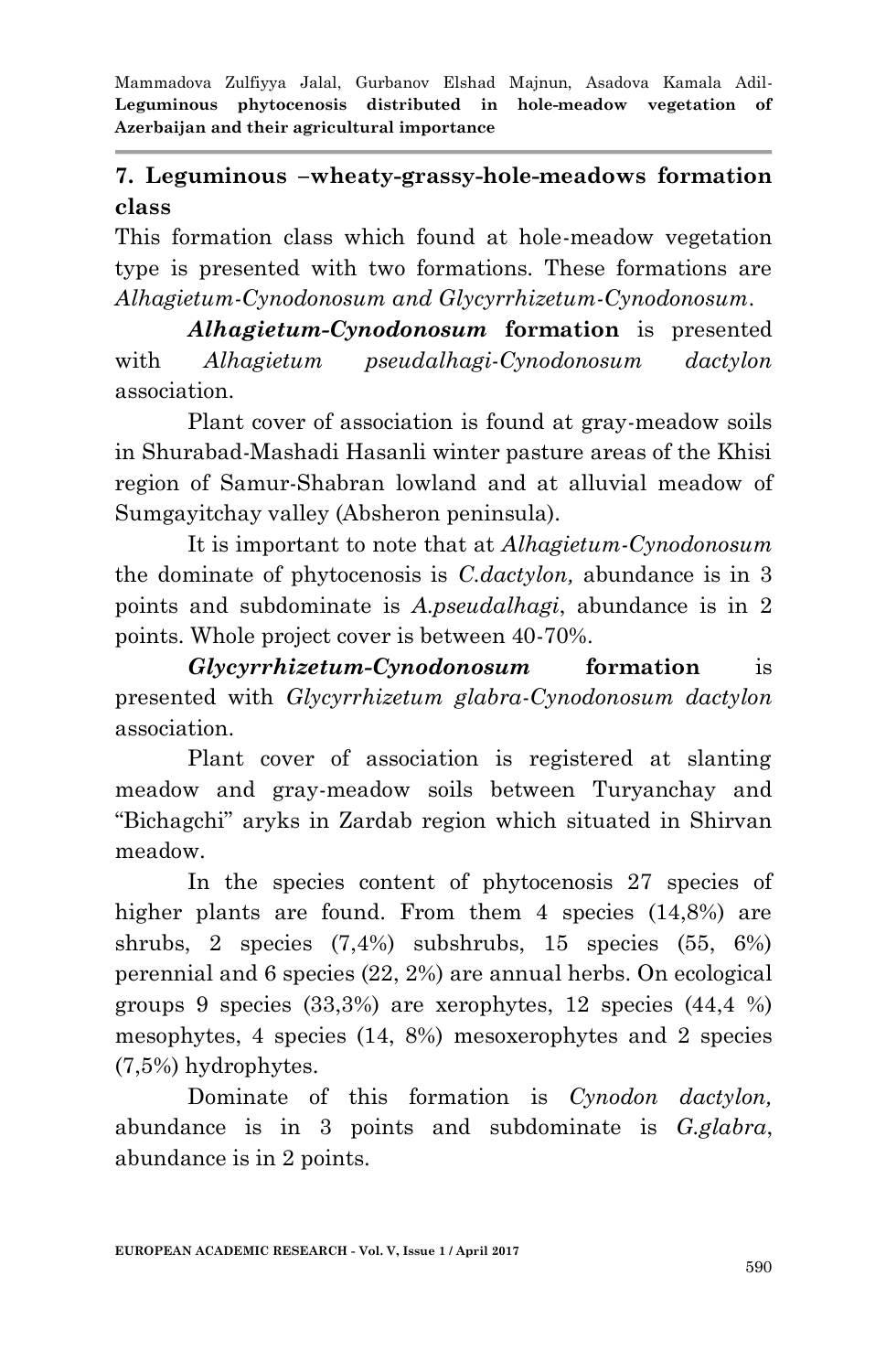According to the structure of phytocenosis three layers were observed: at I layer *T.ramosissima* Ledeb., *Rubus anatolicus* (Focke) Focke ex Hausskn.) etc. shrubs (height in 200-110 sm), at the II layer *Glycyrrhiza glabra* L., *Salsola dendroides* Pall. etc. herbs were studied. Whole project cover is between 70-80% (thick cove mainly consists of *Cynodon dactylon* (L.) Pers.

#### **CONCLUSION**

During geobotanical researches conducted at hole-meadow vegetation of Azerbaijan it was determined that phytocenosis which observed with dominance and subdominance of leguminous plants consist of 1 type, 7 formation classes, 9 formation groups and 11 associations. Leguminous plants which found at phytocenosis such as *Glycyrrhiza glabra* L., *Alhagi pseudalhagi* (Bieb.) Fisch., *Lagonychium farctum* (Banks. et Soland.) Bobr., *Vicia cinerea* Bieb. etc. are the main fodders of animals with the other fodder plants such as *Cynodon dactylon* (L.) Pers., *Limonium meyeri* (Boiss.) O.Küntze, *Lolium rigidum* Gaudin etc. At the result of the reduction of some researched phytocenosis reserves it is important the conservation and protection of them, because they have a great importance in development of agriculture and cattle-breeding, as well as in increasing of fodder reserves at winter pastures.

#### **REFERENCES**

1. Аgаguliyеv I.М. (2000). "Flora and vegetation of southern-western Shirvan:" Bаku, Publishing house of Baku University.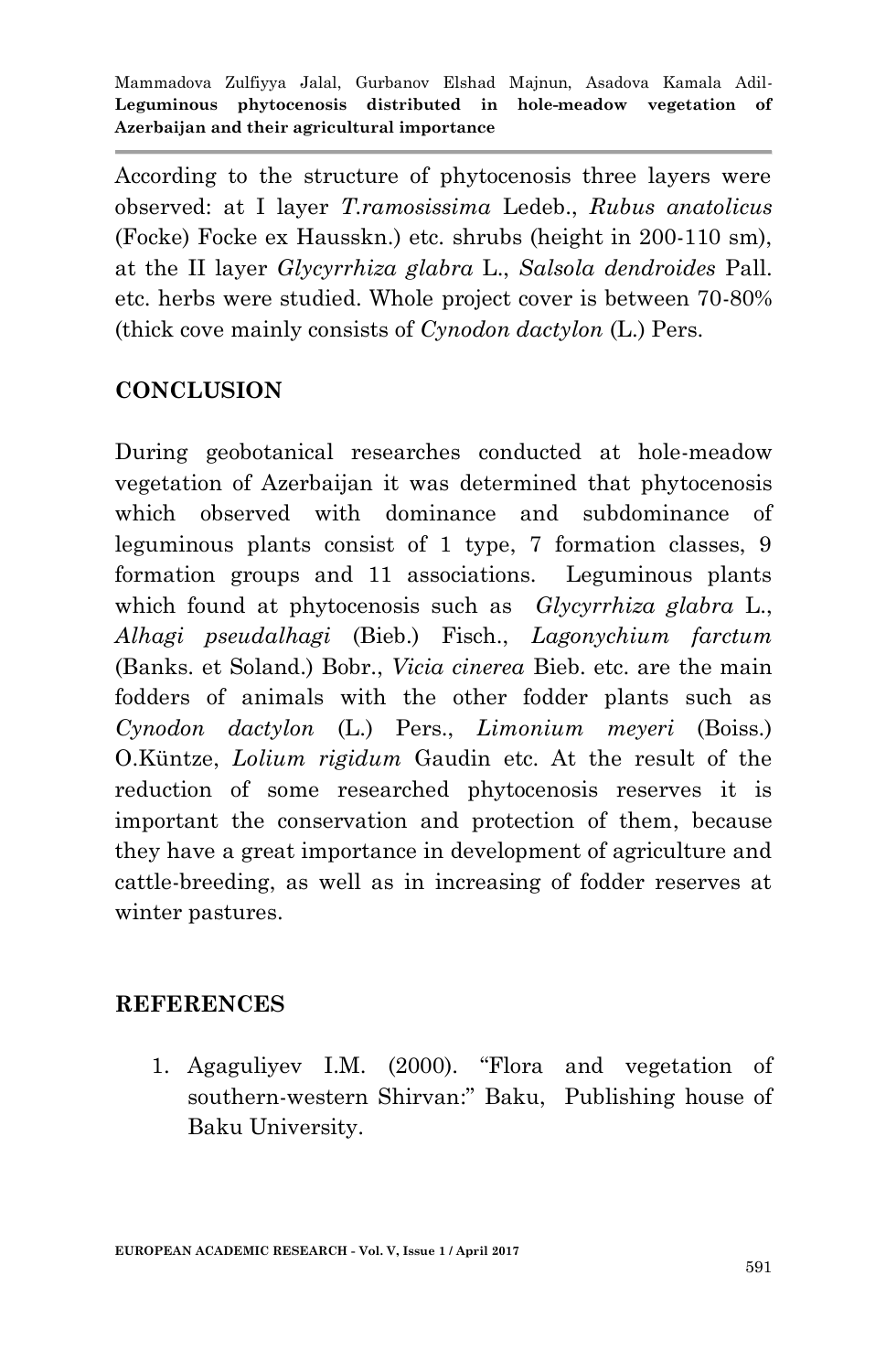- 2. Aliyev R.A., Hajiyev V.D. and others. (1965). "Improving and rational use of winter and summer pastures of Azerbaijan". Baku, Publishing house of ANAS SSR.
- 3. Askerov A.M., (2014), "Subendems of Azerbaijan flora". News of National Academy of Sciences of Azerbaijan (Series of biological and medicinal sciences), №1 Baku.
- 4. Bakhshiyev V.S. (2009). "Flora and vegetation of the central part of Shivan steppe". Autoreferat of dissertation for the degree of candidate of biological sciences. Baku.
- 5. Cherepanov S.K. (1995). "Vassular Plomts of Rusia and Agrosent states the former USSR". North. American Branch. Cambridge University Press.
- 6. Field geobotany. (1959-1976). Publishing house "Science". Moscow, Leningrad, vol. I-V.
- 7. Flora of Azerbaijan. (1950-1961). Publishing House of Academy of Sciences of Azerbaijan SSR. Baku, Azerbaijan, vol. I-VIII.
- 8. Gurbanov E.M. (1996). "Plant world of Nakhichevanchay river basin". Baku State University. Baku, Azerbaijan.
- 9. Gurbanov E.M. (2004). "Flora and vegetation of Atropatena province (within Azerbaijan Republic)". Autoreferat of dissertation for the degree of doctor of biological sciences: 59.
- 10. Gurbanov E.M., Mammadova Z.J. (2013). "Ecologicalgeobotanical map of some phytocenosises formed by leguminous at natural vegetation of Azerbaijan". Azerbaijan Republic authors rights agency. Cetificate about registration. №7462. Baku.
- 11. Hajıyev V.C., Musayev S.H. (1995). "Plants and plant formations recommended to "Red and green books" of Azerbaijan". Publishing house of science, Baku.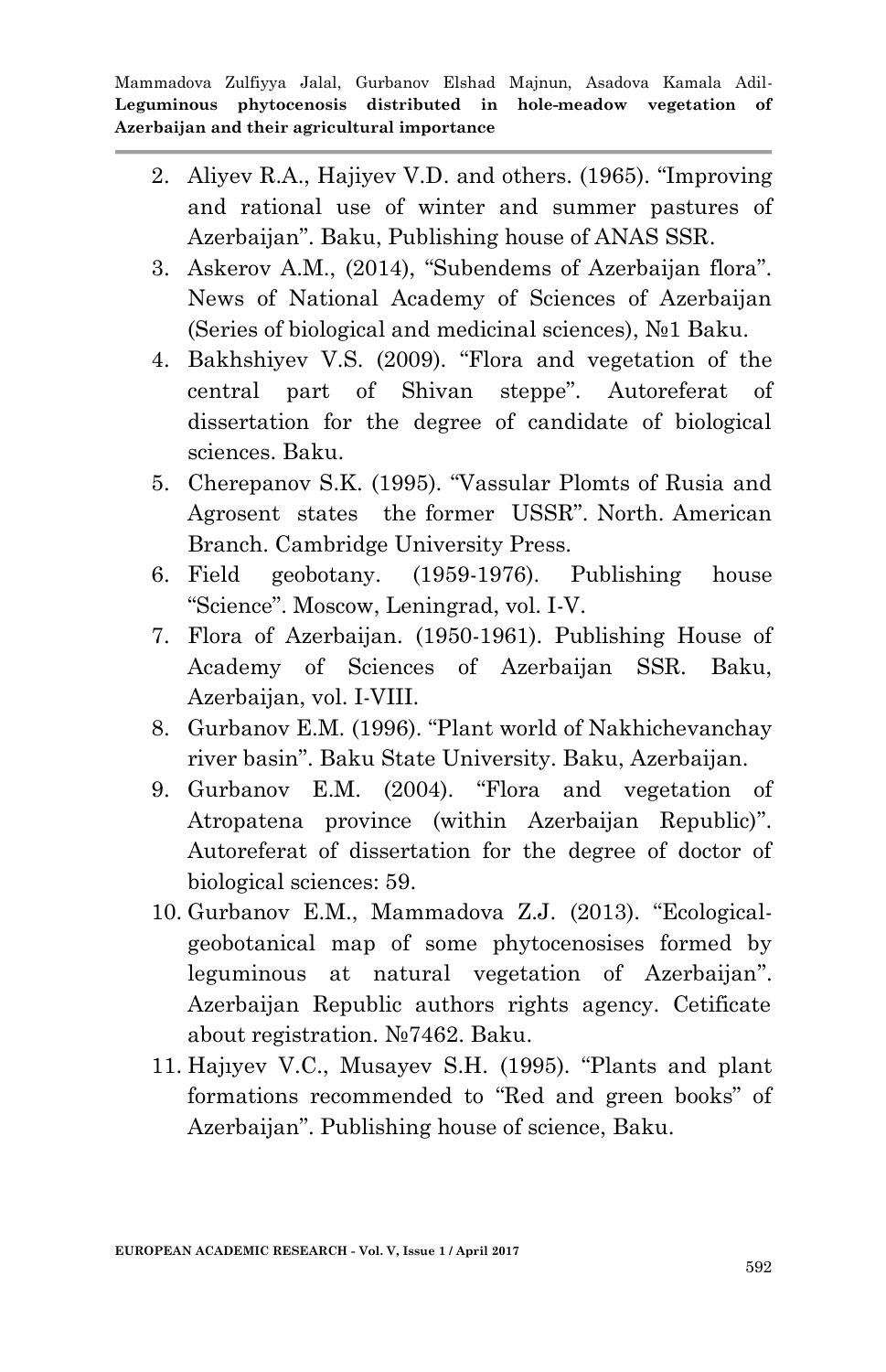- 12. Hajiyev V.D., Yusifov E.F. (2003). "Flora and vegetation of Gisilagac reservoir and their biodiversity". Baku. Publishing house "El- Aliance".
- 13. Hatamov V.V. (2000). "Pasture ecosystems of Azerbaijan and their potection". Publishing house of science, Baku.
- 14. Ibrahimov. A.Sh. (2007). "The vegetation of Nakhchivan Autonomous Republic, its productivity and botanicalgeographical zoning". Autoreferat of dissertation for obtaining the degree of doctor of sciences in biology. Baku, Azerbaijan.
- 15. Isayev Y.М. (1957). "Vegetation of the winter pasture of Azerbaijan, its fodder impotance". Autoreferat of dissertation for the degree of doctor of biological sciences: Baku.
- 16. Mammadova Z.J., Gurbanov E.M. (2016). "Subshrubyleguminous-wheaty-grassy hole-meadow phytocenosis founded at interzonal vegetation of Azerbaijan". Actual problems of modern chemistry and biology. International scientific conference dedicated to 93rd anniversary of national lider Haydar Aliyev. Ganja State University. Ganja.
- 17. Mammadova Z.J. (2011). "Leguminous plants found in various zones of Azerbaijan and rational use thereof". Scientific works of the Institute of Botany of National Academy of Sciences of Azerbaijan, vol. XXXI. Publishing house "Science". Baku, Azerbaijan.
- 18. Mailov А.i., Аtamov V.V. (1984) "Fodder importance and capacity of the pasture types of Azerbaijan". Reports of Academy of Sciences of Azerbaijan SSR, v.40, №2.
- 19. Prilipko L.I. (1970). "Plant cover of Azerbaijan". "Science" Publishing house. Baku.
- 20. Shennikov A.P. (1964). "Introduction to geobotany". Publishing House of the Leningrad University. Leningrad, Russia.